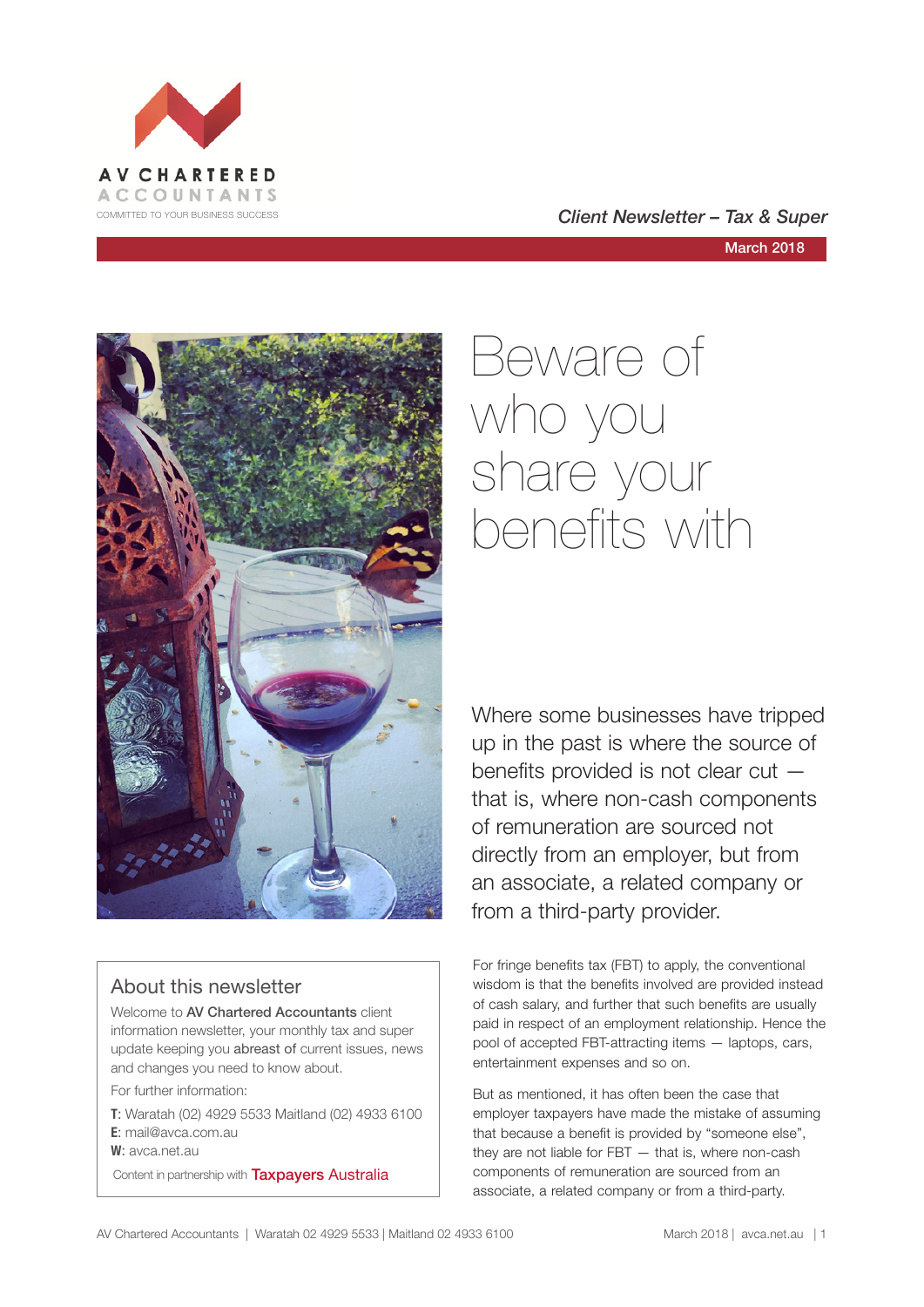#### Third party FBT danger: What to look for *cont*

#### The arranger provisions

The FBT law provides that an employer can be liable for FBT even if benefits are provided to staff by third parties or by an "associate" of your business. In other words, there could still be an FBT liability even if it is being provided indirectly.

For example, arrangements to which these provisions might apply would include employees who receive goods directly from your suppliers.

For a liability to arise, it is generally accepted that you must have been party to the arrangement or had been knowingly facilitating the provision of the benefit. In some cases, allowing an employee to receive a benefit in these circumstances may be sufficient to result in it being considered an arrangement for FBT purposes.

#### Arranger provisions and meal entertainment

It is not necessarily the case that you would be held liable for FBT for meal entertainment where you merely allow an employee to, for example, go out to lunch with a client where the client provides the meal, or to attend a function provided by a third party.

Where you need to be careful however is where it could be inferred that an employer "entered into an arrangement" with a third party that includes providing such a benefit to your staff member, such that:

- the meal entertainment was provided under an agreement between you, the employer, and the third party, or
- you knowingly participated in the provision or receipt of such entertainment — for example putting in for drinks at a function organised by the third party, or making premises available, or

■ your business promoted or participated in a scheme under which the meal entertainment was provided by the third party (such as by encouraging sales staff to participate in a product promotion organised by the third party).

#### Specifically "outside" the FBT net

Certain family arrangements may not necessarily trigger FBT. The ATO has ruled out a number of specific examples of benefits under family arrangements that it deems to be outside the scope of FBT law.

These include:

- a birthday present given to a child who works in a business run by the parents
- a wedding gift given by parents to an adult child who had some years earlier worked after school in the family business
- an interest-free or concessional loan given to such a child for the purpose of buying a matrimonial home
- the value of meals and accommodation provided to children of a primary producer in the family home where they work on the family farm
- the rental value of a farm homestead occupied by a family whose private company conducts the farming business in which they work and holds the title to the homestead
- the value of accommodation provided free in the family home to a child apprenticed to his/her parent as a motor mechanic, and
- the administration costs of an employer in providing fringe benefits (for example, via salary packaging).  $\blacksquare$

#### Case study

Rosie is employed by an accountancy practice that provides taxation advice to many soccer teams and their players. The teams often arrange free tickets for Rosie and her partner to attend matches and sometimes corporate functions that precede them on match days. The partners of the accounting practice encourage her to take up these offers as they provide an opportunity to network for new business opportunities.

It is likely that a benefit has been provided, by a third party, which arises in respect of Rosie's employment, which would make the benefit subject to the FBT provisions, resulting in her employer having an FBT liability.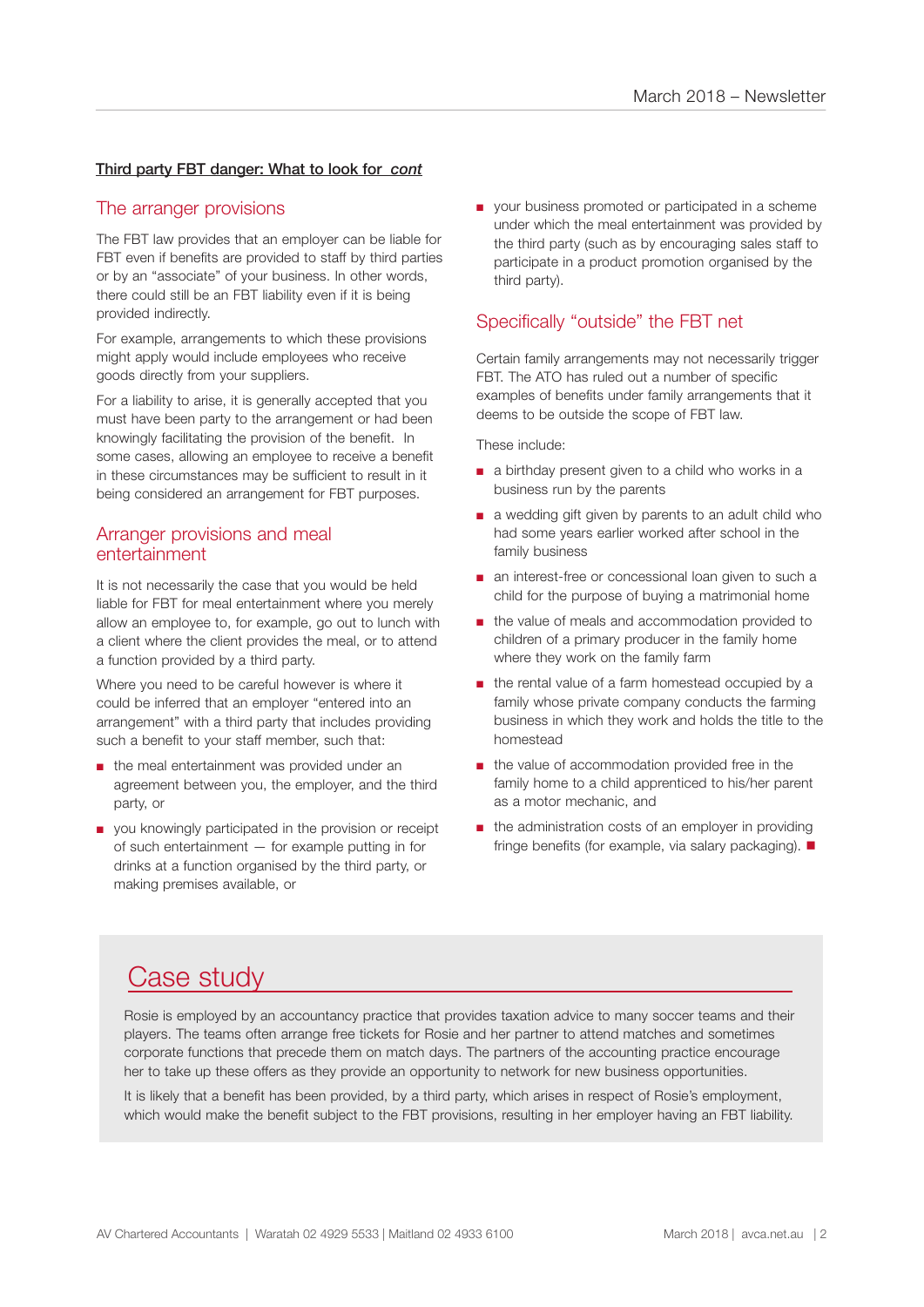## Is your business prepared for Single Touch Payroll?

Single Touch Payroll is a government initiative to streamline business reporting obligations, which is due to become compulsory from 1 July 2018. When a business pays its employees, the payroll information will be sent to the ATO via the business's payroll software.

Reporting under the Single Touch Payroll (STP) system removes the requirement to issue payment summaries, provide annual reports and tax file number declarations to the ATO. During the first year of its introduction, the ATO says employers will not be liable for a penalty for a late STP report.

Important points to keep in mind for the transition to STP include:

- Employers with 20 or more employees will need to start reporting through STP from 1 July 2018.
- You will report salary or wages, pay as you go (PAYG) withholding and super guarantee information to the ATO when employees are paid.
- To determine if you are required to report through STP, you will need to do a headcount of employees on 1 April 2018 (more below).
- You may have the option to invite employees to complete tax file number (TFN) declarations and super standard choice forms online.
- Payroll software will need to be updated to a version that supports STP.
- If your software was already STP enabled, you could have already been able to report through STP from 1 July 2017.

*continued overleaf* 

#### EMPLOYER CHECKLIST TO HELP YOU GET READY

#### Step 1: Do a headcount of the employees you have on 1 April 2018

Count the number of employees you have on your payroll on 1 April 2018 to find out if you are a "substantial employer". If you have 20 or more employees on that date you will need to report through STP. (See overleaf.)

#### **Step 2: Update your payroll solution when it's ready**

Right now, payroll software and service providers are updating their products. A software product catalogue is available on the Australian Business Software Industry Association (ABSIA) website (search for "absia product catalogue"). The catalogue will be updated as payroll solutions are STP-enabled.

You may wish to talk to your payroll software or service provider or third party provider for more information about your product, and when it will be ready.

#### **Step 3: Start reporting through Single Touch Payroll**

You can start reporting when your payroll solution is ready. Also note that:

- You will not be penalised. You will not be liable to pay a penalty for a late report during the first 12 months you are required to report through STP, unless the ATO first gives you written notice advising that a failure to report on time in the future may attract a penalty.
- It's okay if you make a mistake. When you start reporting through your STP-enabled payroll solution, you will be able to correct any errors you make in a later STP report.
- PAYG withholding payments. You will still have the option to pay your PAYG withholding more regularly, for example, when you pay your staff. However, there is no change to current payment due dates.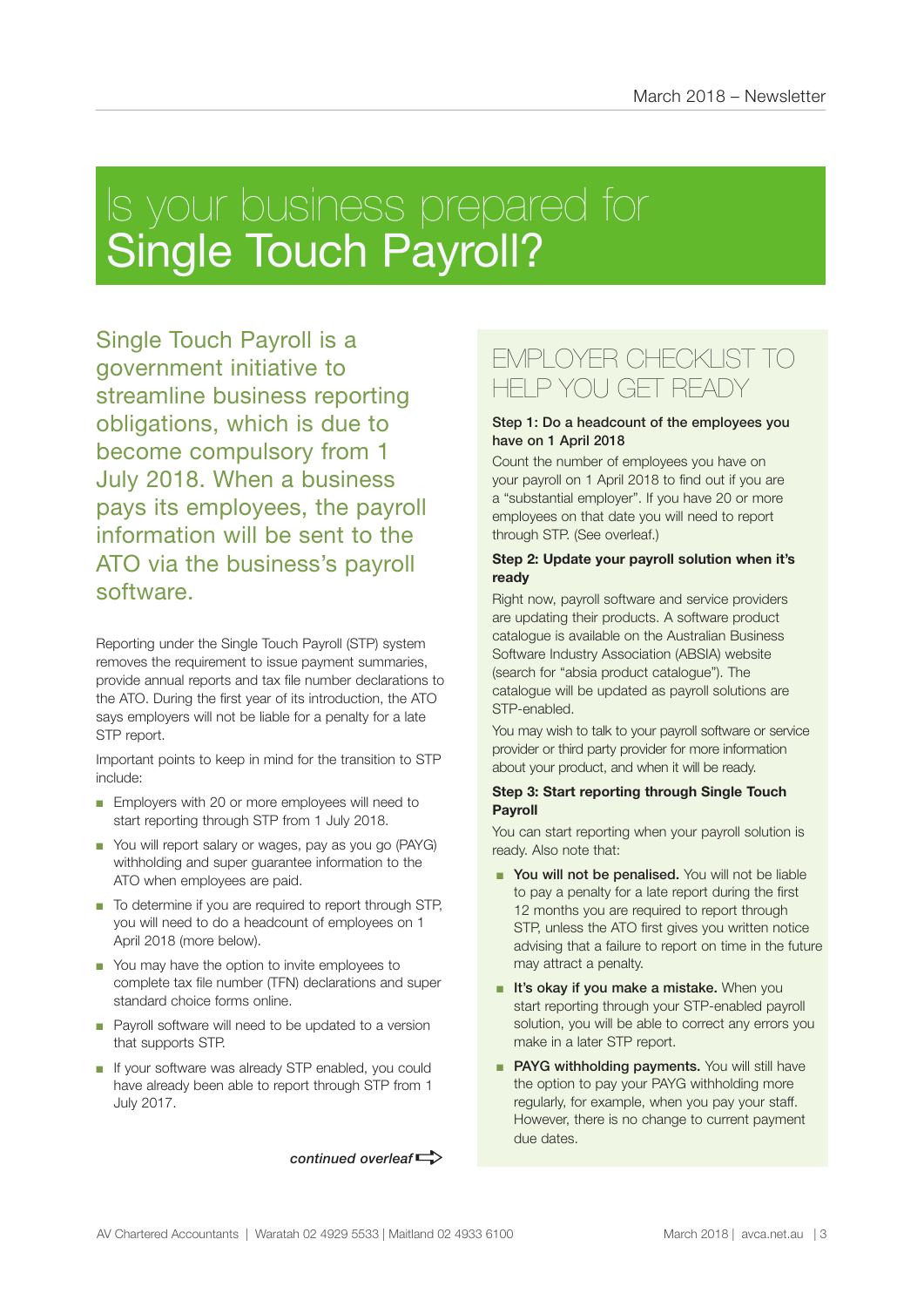#### Is your business prepared for Single Touch Payroll? *continued*

#### EMPLOYEE END-OF-YEAR PAY INFORMATION

If you report an employee's details through STP, you will not have to provide that employee with a payment summary at the end of the financial year. You also won't be required to provide the ATO with a payment summary annual report for those employee's details.

You will need to notify the ATO when the payment summary data is considered final. The ATO will make that information available to employees (and their tax agent) through myGov, and as pre-filled information in their tax return.

#### WHO IS AND IS NOT AN FMPLOYEE?

The following employees need to be included in the headcount:

- full-time employees
- part-time employees
- casual employees who are on the payroll on 1 April and worked any time during March
- employees based overseas
- any employee absent or on leave (paid or unpaid)
- seasonal employees (staff who are engaged short term to meet a regular peak workload – the ATO example is harvest workers).

When performing the headcount, the following are not included:

- any employees who ceased work before 1 April
- casual employees who did not work in March
- independent contractors
- staff provided by a third-party labour hire firm
- company directors
- office holders
- $\blacksquare$  religious practitioners.  $\blacksquare$

#### HOW SINGLE TOUCH PAYROLL WORKS

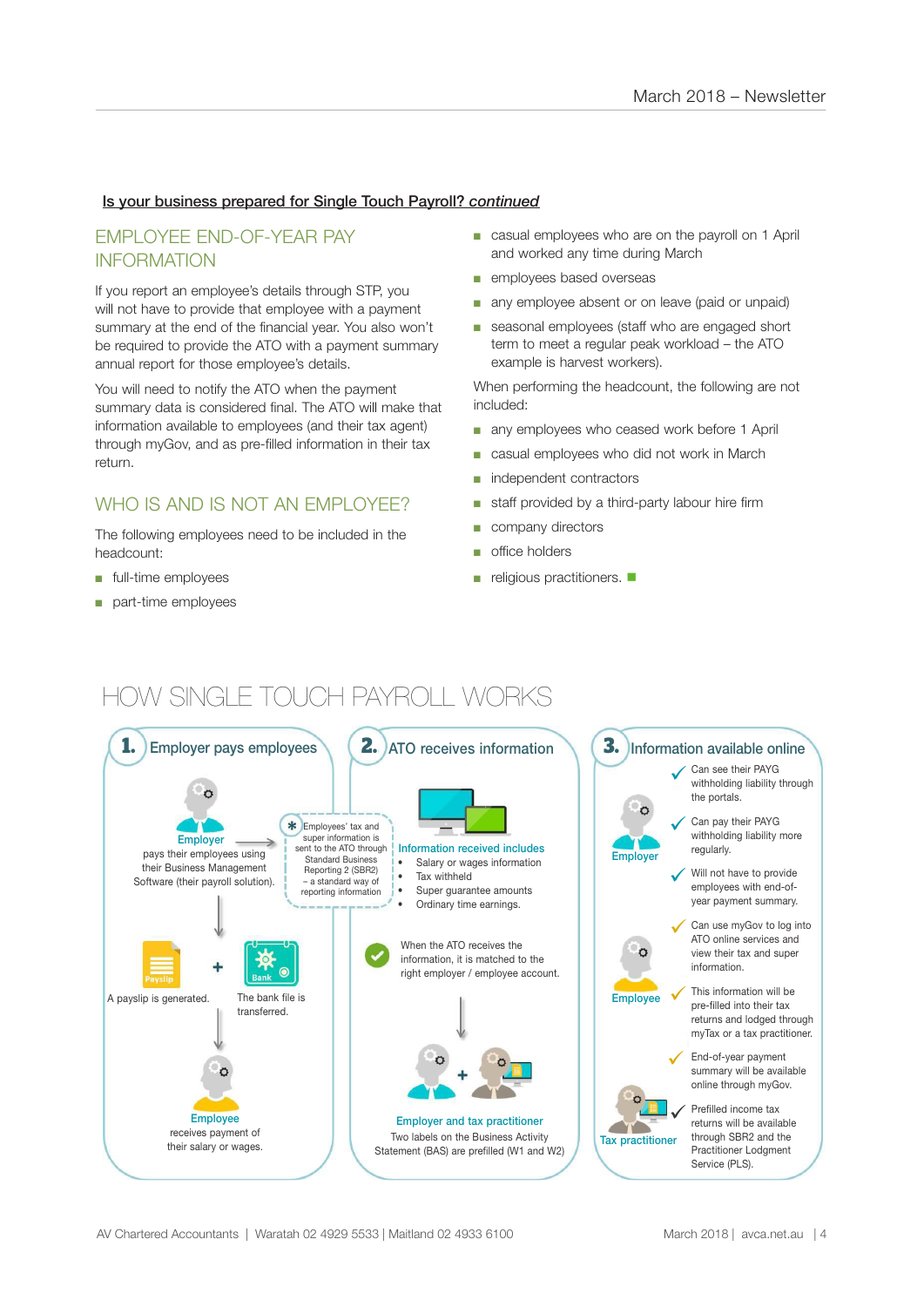

If you are operating a small business and at the end<br>of the income year you estimate that your trading<br>stock's value has not changed by more than \$5,000, f you are operating a small business and at the end of the income year you estimate that your trading remember (especially if you are new to business) that you can choose not to conduct a formal stocktake.

By making a decision to do this, you will not be required to account for the changes in the trading stock's value. The estimate you use to make this decision (known by the ATO as an "election" to use the "simplified trading stock rules") will be deemed to be reasonable by the ATO if either:

- you maintain a constant level of stock each year and have a reasonable idea of the value of stock on hand
- stock levels fluctuate, but you can make an estimate based on records of the stock purchased.

A small business will need to use the general trading stock rules if the difference in trading stock value has varied by more than \$5,000. The general trading stock rules are sketched out a little more below, but ask us if you need further guidance.

And another reminder in case you are indeed new to business and tax — an increase in trading stock value over the year is assessable income, while a decrease is an allowable deduction. Again, ask this office for more details if you need it.

#### The general rules

The general trading stock rules apply if the value of trading stock changes by:

- § more than \$5,000
- \$5,000 or less if a business owner chooses to do a stocktake and account for the change in value.

(A business can choose to do a stocktake and use the general trading stock rules even if you are eligible to use the simplified trading stock rules.)

## Starting out in business? You may be able to use simpler trading stock rules

Using the general trading stock rules, you must do an end-of-year stocktake and record the value of all trading stock on hand at both:

- **•** the beginning of the income year
- $\blacksquare$  the end of the income year.

It should come as no surprise if it is found that the value of stock at the end of an income year is generally the same as its value at the start of the next income year. However if for some reason:

- the value of closing stock is more than that of opening stock, your business must include the difference as part of its assessable income
- the value of closing stock is less than that of opening stock, you can reduce assessable income by the difference.

Where a business starts during an income year, the total value of stock on hand at the end of that year is included in assessable income.

#### Using stock for your own purposes

If, as the business owner, you take an item of trading stock for your private use, you need to:

- account for it as if it had been sold
- include the value of the item in assessable income.

Alternatively, stock can be valued by:

- keeping records of the actual value of goods taken from trading stock for private use and report that amount, or
- using the amounts the ATO provides as estimates of the value of goods taken (updated annually, ask us for a copy if applicable).

If your enterprise is in primary production and you slaughter livestock for your own consumption, it must be accounted for as though it was disposed of at cost.  $\blacksquare$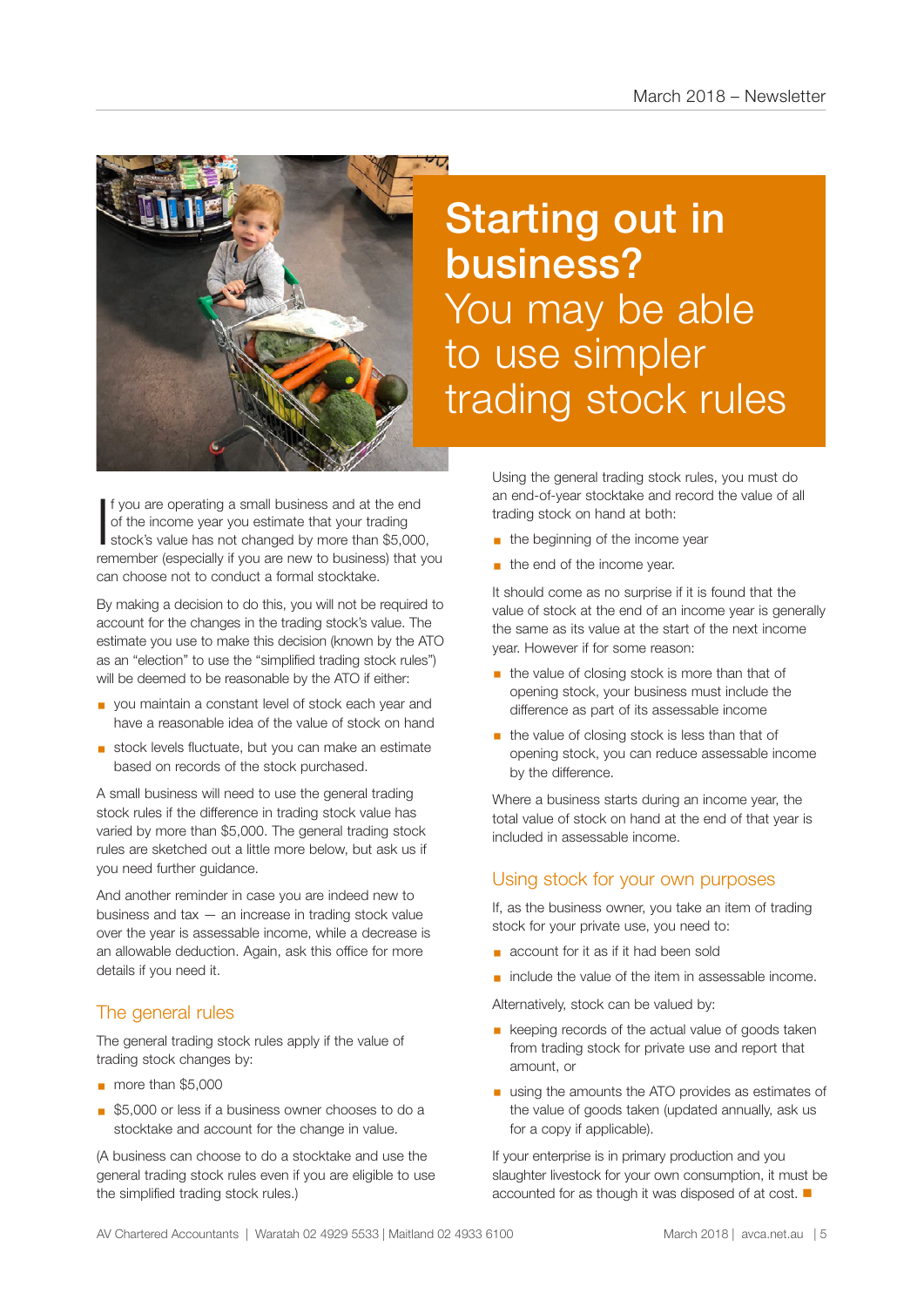

While there is not always the need to employ a qualified independent valuer for each valuation, there are important circumstances where it is mandated, and others where it is recommended. Where one is not used then appropriate documentation needs to be kept of how valuations were determined. Back-of-theenvelope or simply made-up valuations will not suffice.

Whilst in the old days the ATO had little it could do against SMSF trustees, the current penalty rules provide the ATO with much greater firepower. In particular, be careful in the valuation of assets for determination of whether a member is or is close to being in excess of the contribution rules. The ATO has signalled this is an area they will police in 2017-18.

#### When must a valuation occur?

A valuation is required in each of these situations:

- Valuation of all assets in an SMSF must be undertaken to reflect the value of assets held as of 30 June of every year. This is to ensure that the financial statements and accounts of the fund can be prepared and are accurate.
- Valuations are also required when acquiring assets from a related party to ensure that a proper price is paid and to ensure the asset is not under- or overvalued.
- When you sell a collectable or personal use asset (i.e. jewellery, art works), the asset must be valued by a qualified independent valuer. The valuer must also be an expert in that type of asset.

# valuations are over.

- Most importantly when you are setting up a pension, the assets that underpin the pension must be properly valued at the time that the pension is established. It also needs to be valued every year as at 1 July of the year the pension is paid.
- Valuation is also required if you have in-house assets to ensure that the assets do not exceed the 5% threshold.
- If you intend to use the CGT relief, then the value of the assets will also need to be determined.
- Valuation will also be required to determine if a member is in breach of the new contribution cap rules.

#### How is a valuation undertaken?

In circumstances where a qualified independent valuer is not needed, there are a variety of ways that assets can be valued. The valuation though needs to be genuine and based on acceptable methods for valuing. There should always be records kept of how any valuation is done.

For a lot of SMSF assets such as shares and bank accounts, the means of valuation is easy. It will be the value of the bank account at the time of valuation or the price of share/unit at the time of valuation, which is publicly available.

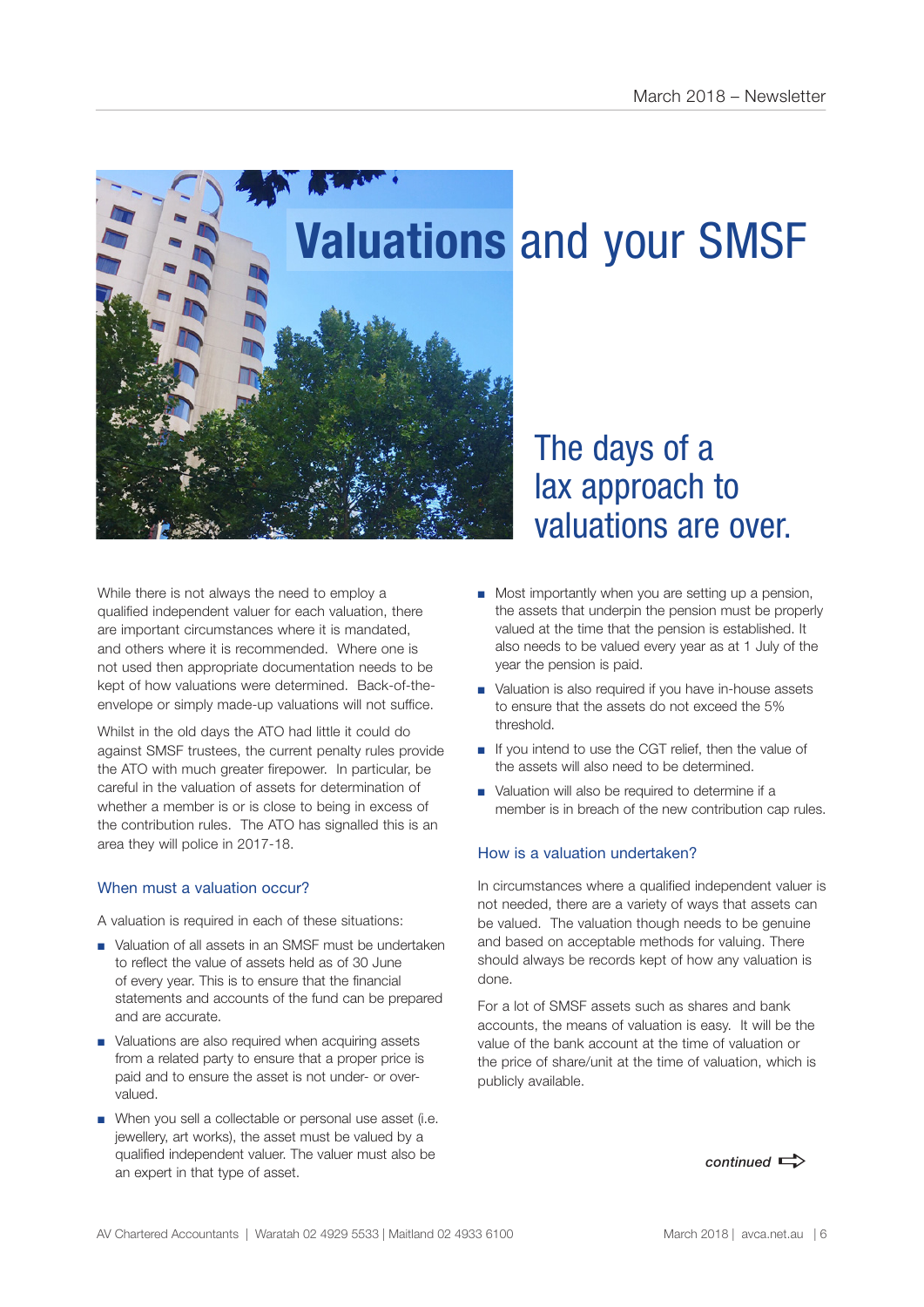#### Valuations and your SMSF *continued*

When valuing a property, there are a number of ways that property could be valued such as:

- getting a valuation by a qualified independent valuer, this is generally not required, however, if the property is a commercial property leased to a related party then it will need to be valued by a qualified independent valuer
- real estate agent many real estate agents are willing to provide valuations, though this will generally be a range of valuations that may cover a wide range of prices
- Online valuation tools a number of real estate websites can provide general valuations for property for free; and
- The trustees can value the property themselves, though they must use reasonable methods and document how this was done. Two popular methods are looking at the sale price of similar homes in the suburb and taking an average or by using a previous valuation and increasing (or decreasing it) by the average price increase (or decrease) in the suburb.

Where a significant change has been made to the property, it is probably best to get a proper new valuation (eg renovations to the property that increase its value).

#### What happens if I get valuations wrong or don't do a valuation?

The old days of the ATO not having power to take action against trustees for issues with validation are over. The penalty regime provides specific penalties in relation to valuations.

For the trustee (or directors of a corporate trustee) they face a fine of 10 penalty units (about \$2100) for each trustee for any failure to value an asset as required by the law.

Furthermore, s 103 of SIS provides an offence of strict liability for failing to keep proper accounting records, which includes the need to have a valuation for assets as at 30 June each year. The fine here is 50 penalty units (about \$10,500) per trustee.

Furthermore, if the ATO determines that assets are undervalued for the purpose of the contribution cap rules, then it can take further action against the trustees as well as determine that they are in excess of the contribution caps with all that entails.  $\blacksquare$ 

This information has been prepared without taking into account your objectives, financial situation or needs. Because of this, you should, before acting on this information, consider its appropriateness, having regard to your objectives, financial situation or needs.